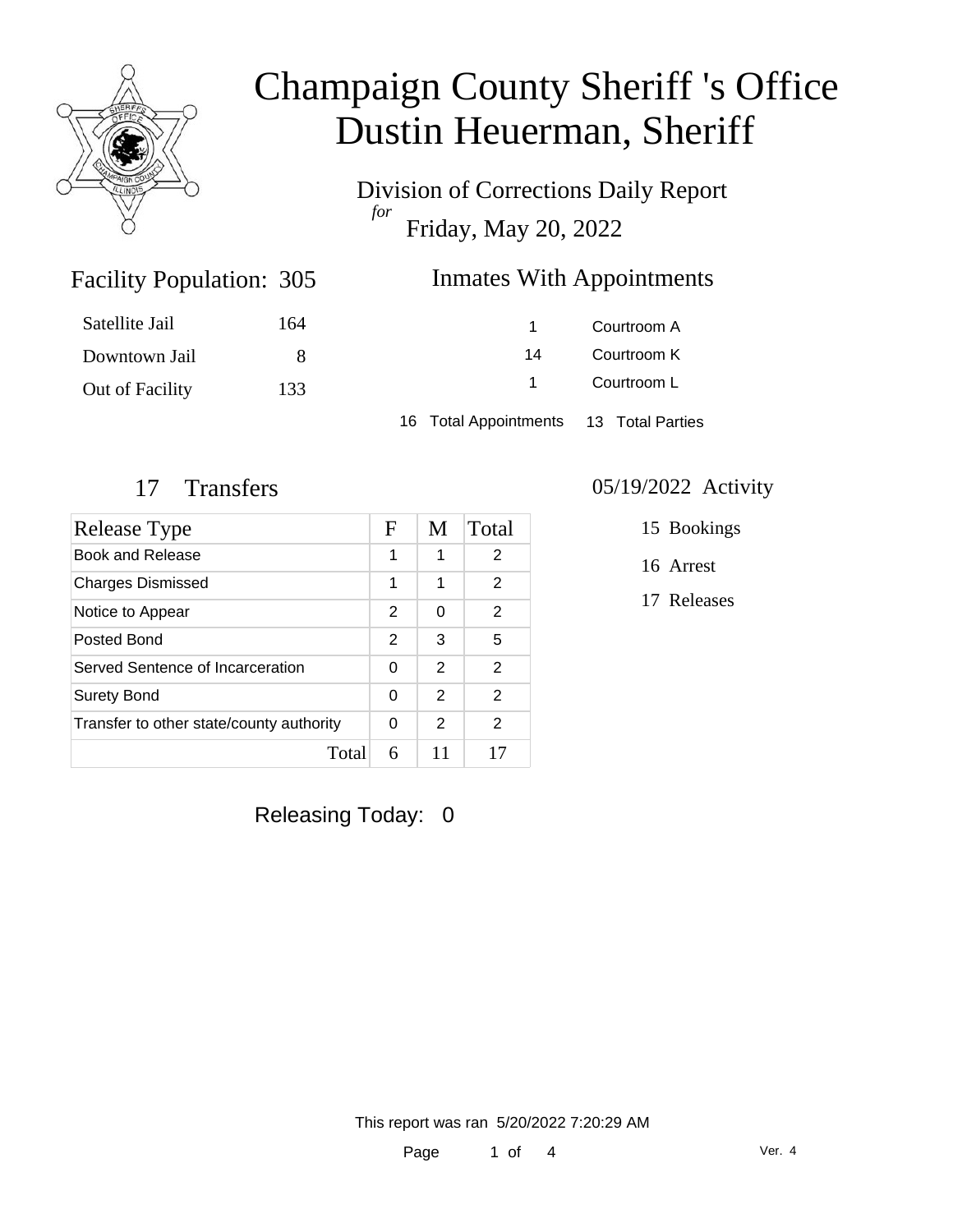

Division of Corrections Daily Report *for* Friday, May 20, 2022

#### Custody Status Count

- Electronic Home Dentention 18
	- Felony Arraignment 8
		- Felony Other 1
	- Felony Pre-Sentence 6
		- Felony Pre-Trial 239
	- Felony Pre-Trial DUI 5
	- Felony Sentenced CCSO 6
	- Felony Sentenced IDOC 3
		- Hold Other 1
	- Misdemeanor Arraignment 3
		- Misdemeanor Pre-Trial 7
			- Petition to Revoke 2
			- Remanded to DHS 5
		- Traffic Sentenced CCSO 1
			- Total 305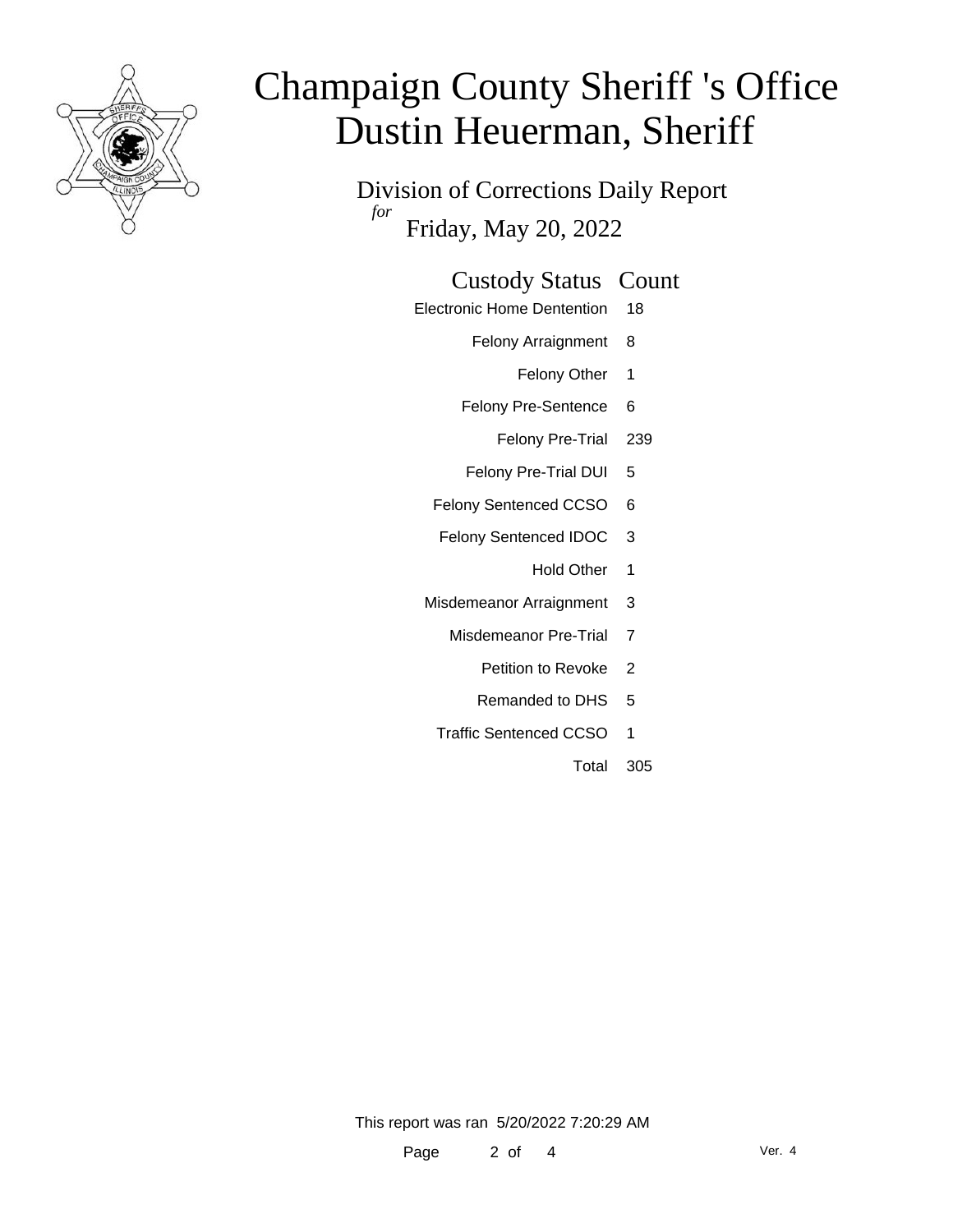

Division of Corrections Daily Report *for* Friday, May 20, 2022

### Inmates With Appointments

| <b>Jailing Party Name</b>   | Location    | Number of Records / Node |
|-----------------------------|-------------|--------------------------|
| BARKER, ALEXANDER MASSIE    | Courtroom K | 2 / Satellite Jail       |
| <b>BELL, JOSHUA ALAN</b>    | Courtroom K | 1 / Satellite Jail       |
| CUNNINGHAM, DEMANO LANAR    | Courtroom K | 1 / Satellite Jail       |
|                             | Courtroom L | 1 / Satellite Jail       |
| <b>GRAY, DEMARCO COTESS</b> | Courtroom K | 1 / Satellite Jail       |
| JOHNSON, REUBEN MONTE       | Courtroom K | 1 / Satellite Jail       |
| <b>NELSON, THERESA SUE</b>  | Courtroom K | 1 / Satellite Jail       |
| PRINGLE, NEDTRIA MARIE      | Courtroom K | 2 / Satellite Jail       |
| RIVERS, TONY ANTHONY        | Courtroom K | 1 / Satellite Jail       |
| RODRIGUEZ, MONICA NICOLE    | Courtroom K | 1 / Satellite Jail       |
| ROSS, SCOTT ALLAN           | Courtroom K | 1 / Satellite Jail       |
| <b>STATON, TYLER CADE</b>   | Courtroom K | 1 / Satellite Jail       |
| SWOPES, TAVIER RASHAWN      | Courtroom K | 1 / Satellite Jail       |
| TRAMBLE, TOM MARCUS         | Courtroom A | 1 / Satellite Jail       |

### **Transfers**

BROWDER, JAHKI DARRIEN BROWN, GROVER CLEVELAND CAMPBELL, MICHAEL JAMES COLLINS, MAQUITA VICTORIA COMER, LASHAUNTAY LOVE KEIGHER, BRADLY ALAN LARRY, QUENTIN CORNILUES JUWAN, Junior MCCLAIN, SANDY EARLEEN MOLINE-SUAZO, YARITZA M PETTIGREW, MARIO TRAVINIO

| Surety Bond                                             | Satellite Jail  |  |
|---------------------------------------------------------|-----------------|--|
| <b>Charges Dismissed</b>                                | Satellite Jail  |  |
| Transfer to other state/county authority Satellite Jail |                 |  |
| Book and Release                                        | Out of Facility |  |
| Notice to Appear                                        | Satellite Jail  |  |
| Posted Bond                                             | Satellite Jail  |  |
| Served Sentence of Incarceration                        | Out of Facility |  |
|                                                         |                 |  |
| Notice to Appear                                        | Satellite Jail  |  |
| Posted Bond                                             | Satellite Jail  |  |
| Transfer to other state/county authority Satellite Jail |                 |  |